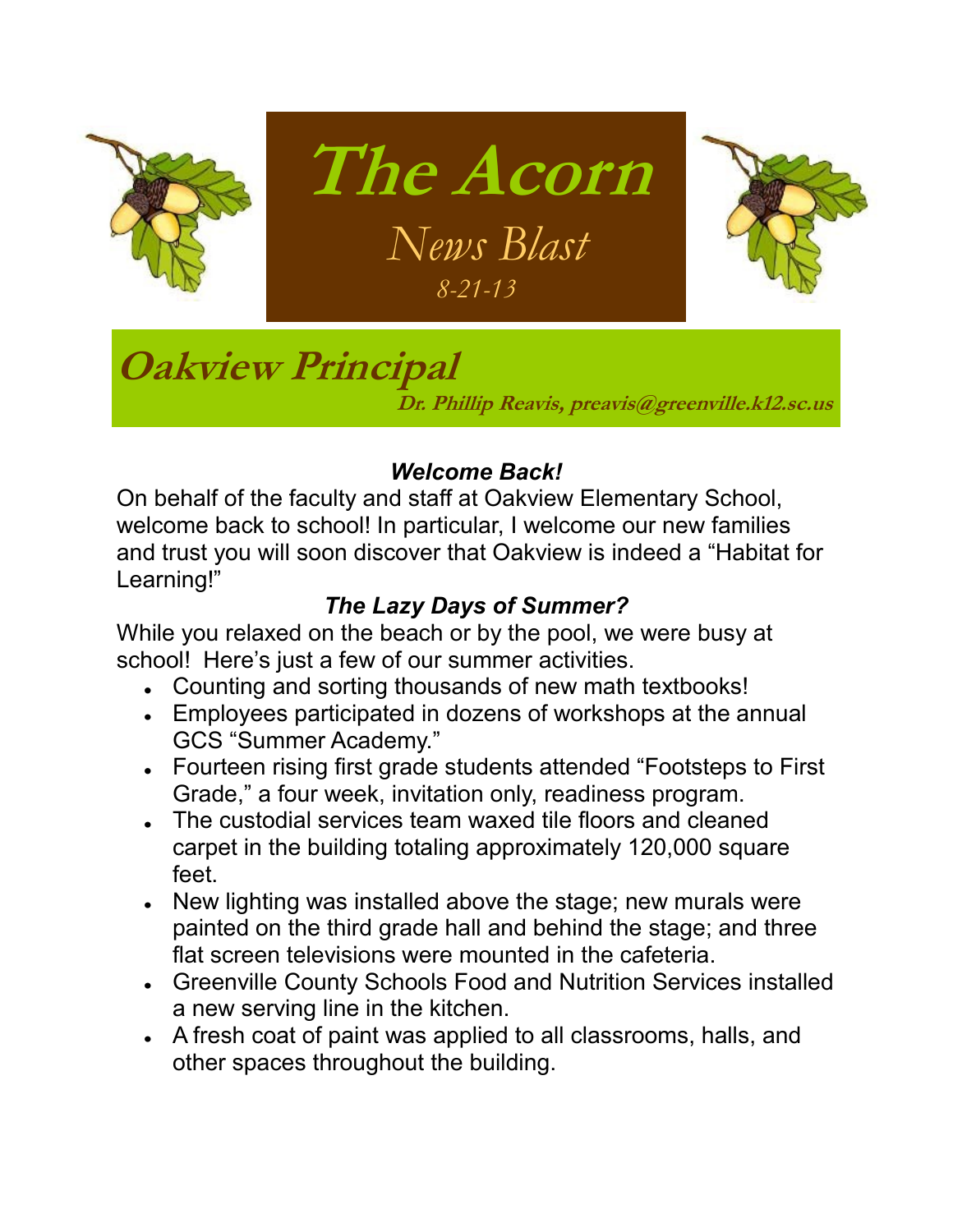## **PTA President**

**Bethann Graham, grahamfamily333@bellsouth.net**

Welcome back!! As Oakview is a habitat for learning, we'd like to invite each of you to "Come Grow With Us" this year. As you look at our new tree, you'll find the trunk is full of character traits we see everyday in Oakview students, teachers, and staff; and the leaves showcase the many opportunities parents have to make a difference in our children's education. Check out the article from our volunteer chairs or our website [www.Oakviewpta.com](http://www.Oakviewpta.com) to see how you can become involved. A great start is by joining PTA! We have always maintained 100% membership, and by having a parent registered for each child, we can continue to do so.

Another wonderful way to contribute is through "Friends of Oakview" which allows parents and businesses to donate directly to our school. This year we are looking to enhance technology, create new ways to encourage literacy, and purchase a new kiln for the art room!

I'm very excited to get this year underway and look forward to working with each one of you. Please don't hesitate to contact me or any other board members with questions or concerns. I look forward to seeing you at our first general PTA meeting on September 5 during curriculum night. Here's to the greatest year yet!

### **School Spirit**

**Bethann Graham, grahamfamily333@bellsouth.net**

Stop by Twisted Cup after Meet the Teacher to celebrate back to school. Enjoy a tasty treat from 1-7, tell them you are with Oakview, and a percentage of the sales will come back to the school.

Looking for another way to show your school spirit? T-shirts and magnets will be on sale at Meet the Teacher. Wear your new navy Oakview T-shirt on Friday, August 30 for our first Spirit Day! Hoodies and jackets are also available to order in pink or gray for when the weather gets cold--perfect for wearing to Oakview's Hootenanny fall festival scheduled for Friday, November 1!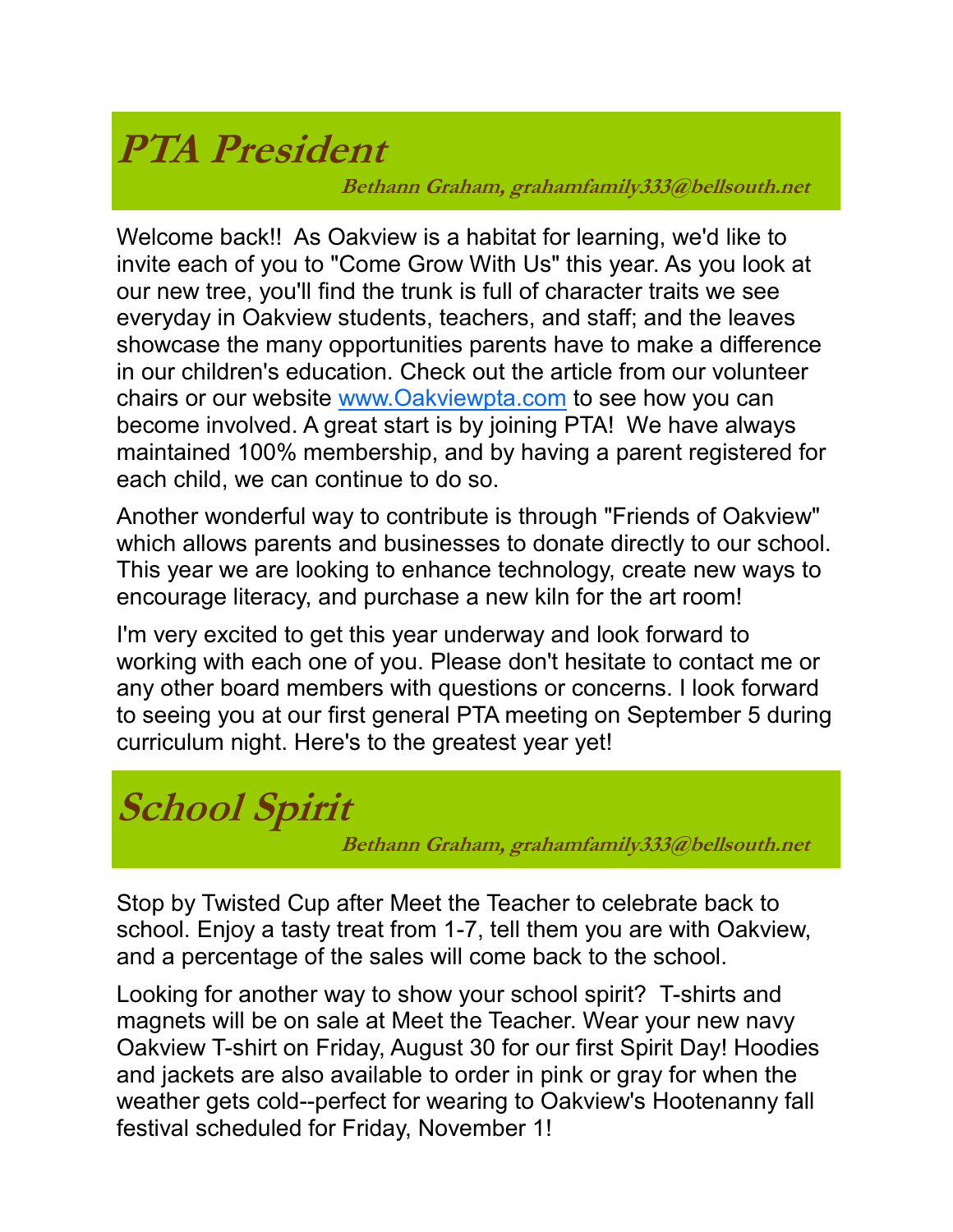### **New Families**

**Amee Deean & Melanie Veness, mmveness@hotmail.com**

We would like to take this opportunity to welcome all the new families to Oakview! If this is your family's first year at our wonderful school, we want to invite you to a special meeting with our Principal, Dr. Reavis. This will take place on **Friday, August 30,** immediately following the Volunteer Breakfast. This meeting gives you an opportunity to get answers to any questions you or your family may have. We hope you are having a good transition to Oakview and we want to make sure we can make it a GREAT school year!

## **New Faculty & Staff**

 **Dr. Phillip Reavis, preavis@greenville.k12.sc.us**

Please welcome the following new faculty and staff members to Oakview.

*Catherine Balcer – Special Education Lyndon Johnson – Special Education Aide Lindsey Young – Special Education Aide Barbara McClernon – Special Education Katelin Hawkins – Music Kimberly Muhlheim – Art Sherri Brookie – Gifted Education Charnley DeMeritt – Science Lab Julie Aldie – Nurse Cassandra Burgess – Extended Day Program Director Ed Matthews – Groundskeeper Nellie Suber – Custodian Rena Huffman – Cafeteria Manager Jerome Jumper – Food Service Worker Lisette Bishop – Food Service Worker*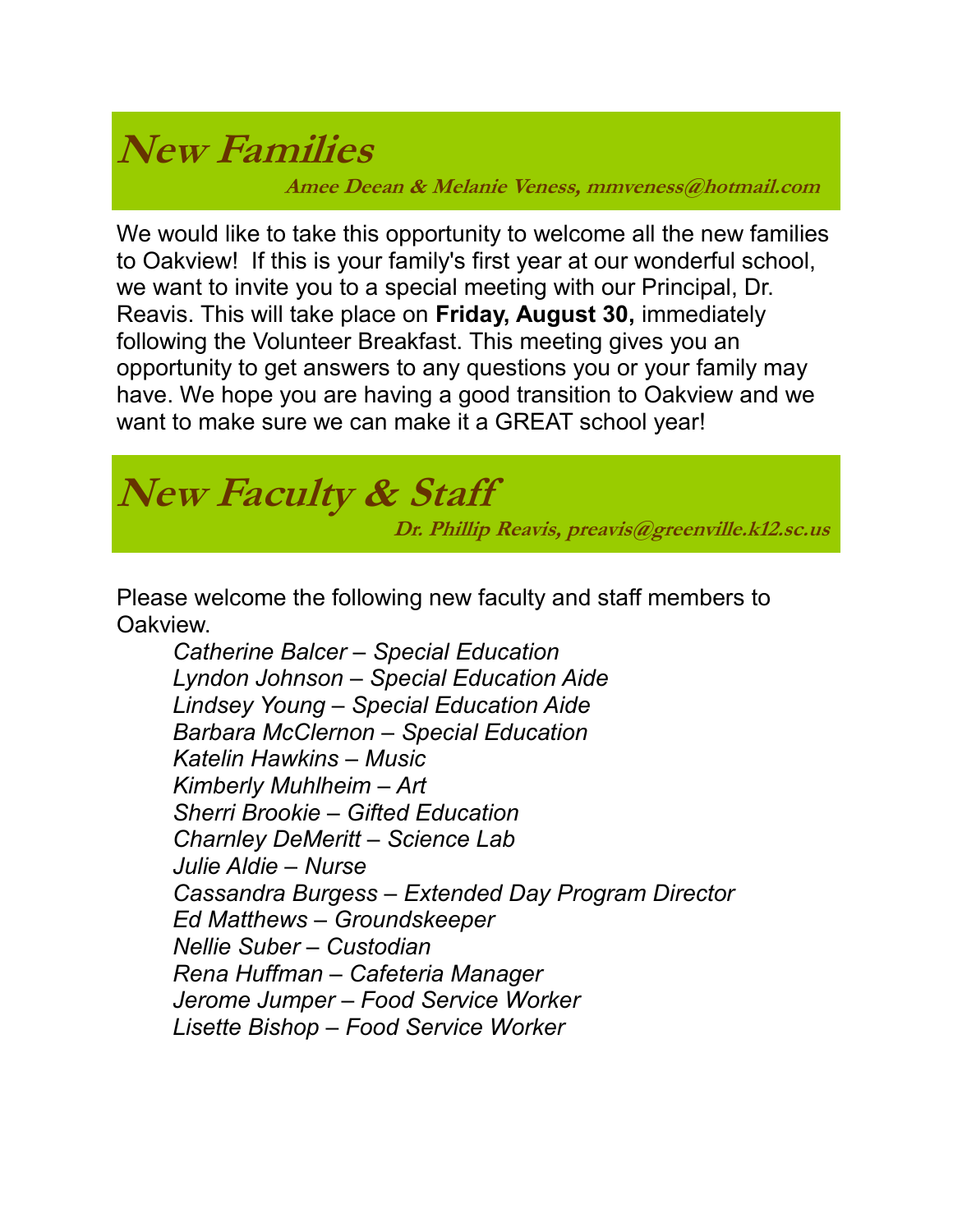

Welcome Back to School everyone! With the start of school, we will also be getting ready for this year's MAIN fundraising event, the Boosterthon Fun Run!!

Our run last spring was a **tremendous** success, and SO much fun!!!

### This year's event has a new theme, *Camp High Five: From Classmates to Friends, All Hands In!*

We hope this year's character education theme will build on what our students learned last year in developing leadership and character traits we want all of our children to have.

#### **Important dates: Student Pep Rally:** Tuesday, September 3 **Fun Run:** Thursday, September 12

More information will follow, but please direct any questions to the Boosterthon Chairpersons, Paula Gorman (dandpgorman@me.com) or Dave Gorman (dgorman@davmail.org).

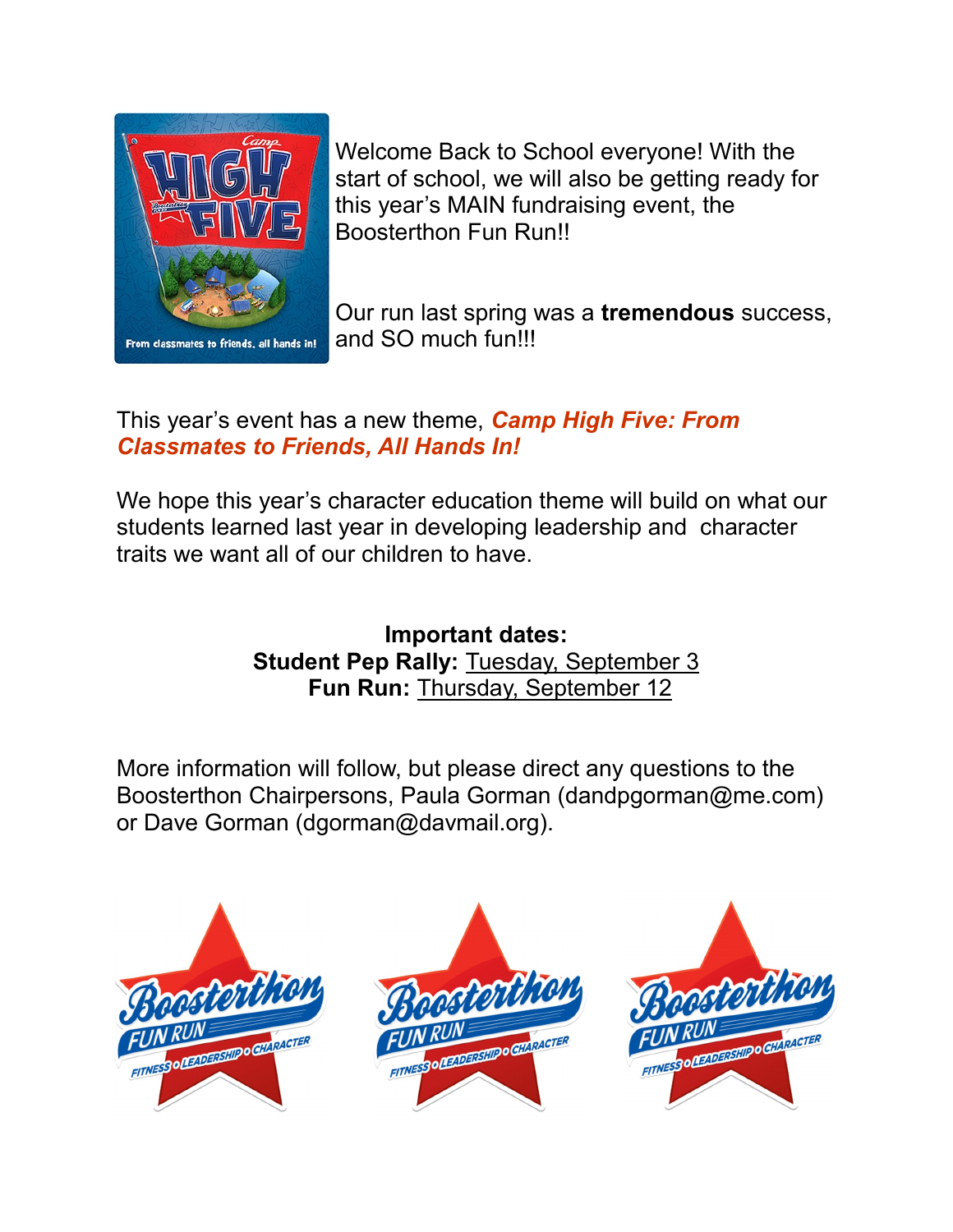### **Volunteers**

**Kimberly Masters & Julie Wells, Francine Morris; jfmorris826@gamil.com**

Whether this is your first time volunteering or you are a seasoned veteran, we are looking forward to working together to help our school and children have the best year possible! There are several ways to learn about the various volunteer opportunities available you this year.

### **MEET THE TEACHER**

*Friday, August 16*

Check your Welcome Packet for a bright pink Volunteer Opportunity Form to fill out and return to your teacher no later than September 6.

### **VOLUNTEER BREAKFAST**

#### *Friday, August 30*

Enjoy social time with friends while enjoying coffee and morning treats. The board members will be there to share information and answer any questions you may have about the different programs and activities Oakview organizes throughout the year.

### **OPEN HOUSE & CURRICULUM NIGHT**

#### *Thursday, September 5*

One of the many things you will learn during this evening will be what specific volunteer needs your child's classroom may have.

**PTA WEBSITE:** [www.oakviewpta.com](http://www.oakviewpta.com/) In addition to current events, the PTA Board members are listed here. Please do not hesitate to contact us if you have any questions about volunteering at Oakview. You can find our contact information under the Volunteer's section of the website.

## **Oakview is ONLINE**

 **Dr. Phillip Reavis, preavis@greenville.k12.sc.us**

Please access Oakview's web site to read the most current information related to school events. For your review, parents can find our school calendar, student handbook, GCS Student Behavior Code, forms for various programs, and updates on current events! The school calendar will be updated daily so check it frequently!